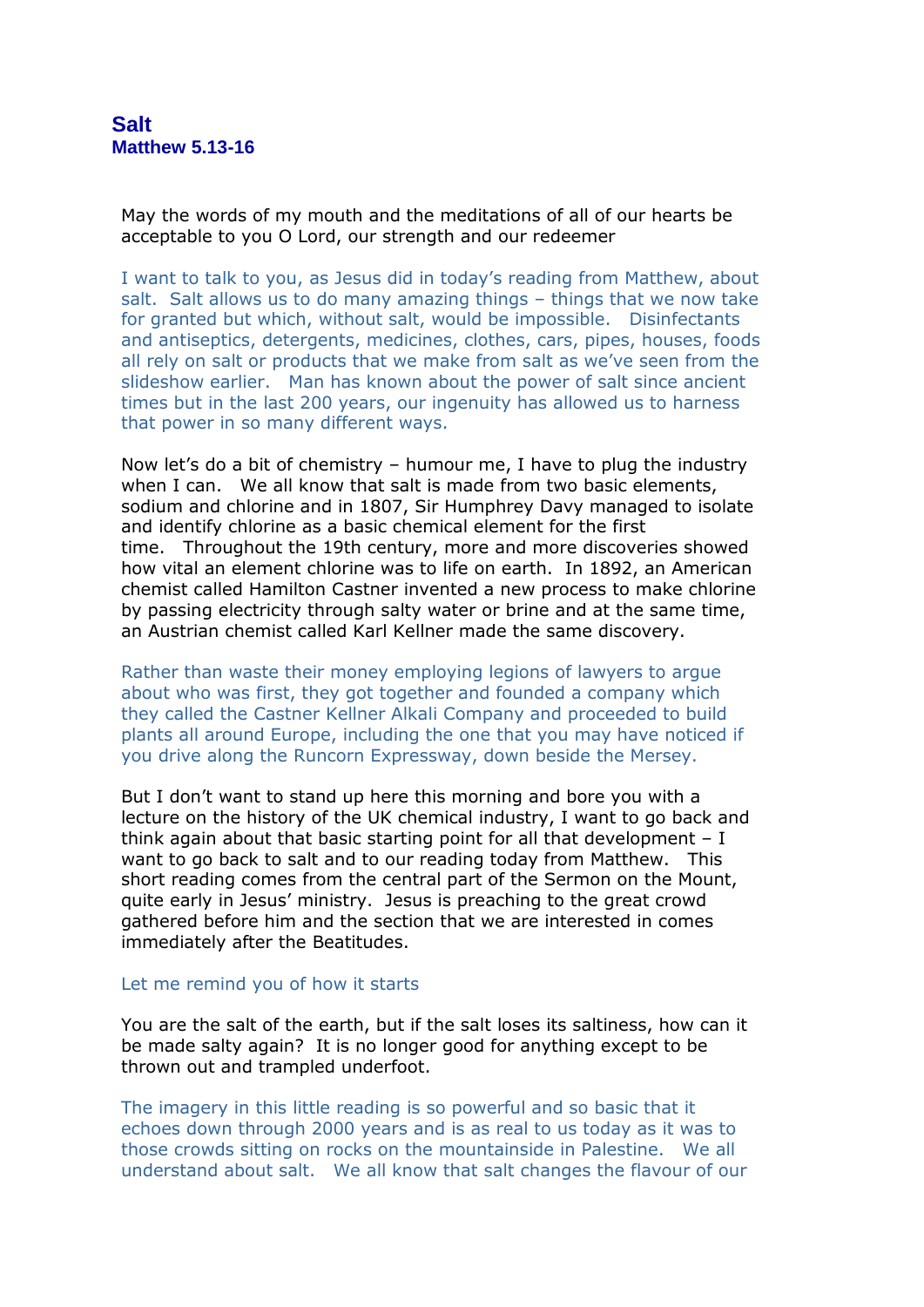food. We all know that a little salt can lift food from being bland and tasteless to being full of flavour. We all know that too much salt can spoil our food and make it inedible and we all know that without salt in our diets we die. We all know these things today and those people in that crowd listening to Jesus knew them just the same.

This little reading has been used as the basis of some very powerful preaching through the ages and I wanted to share a couple of examples of how this amazing imagery of Jesus has stirred people to action and changed their lives.

My first example goes back to 1936 and a sermon preached in Germany in the run up to the war. It was at a time of huge turmoil in Europe and particularly in Germany where Hitler and the National Socialists had risen to power and the sermon was preached by the famous German pastor Martin Niemoller. The Nazis had managed to influence the official church in Germany to go along with its appalling doctrines in spite of the obviously anti-Christian nature of those doctrines.

Neimoller was a leader of the Confessing Church founded by Dietrich Bonhoeffer and Karl Bath which opposed those anti-Christian doctrines of the Nazi regime. Niemoller had watched many of his fellow pastors imprisoned for speaking out and not long after giving this sermon he was himself arrested and imprisoned in Sachsenhausen and Dachau for 9 years.

The regime were desperate for these rebel preachers to toe the line and to adapt their beliefs to fit with the majority and Niemoller used this line from Matthew's gospel to underline to his congregation why it was so vital that they did not allow their beliefs to be diluted in this way.

As he put it, if our faith loses it's unique flavour, its saltiness, then it will have no impact when it is cast into the great 'stew' of the world. We have to hold to the word of God and protect its unique flavour. If it loses that unique flavour then it is worthless. Our duty as Christians is to ensure that our church and our lives reflect the life of Christ and not the life of the world.

These were brave men indeed to stand up to a brutal and oppressive regime because they heard the voice of God. Many, like Neimoller, spent years in prison. Some, like Bonhoeffer never made it out of prison and died for their beliefs at the hands of the brutal regime.

We may not have the troubles that Niemoller and his congregation had in 1936, where the state was trying to impose its will on the church but we have our own pressures in 2014 that threaten to reduce the saltiness of our beliefs. We live in a secular age where our beliefs are considered odd and out of step with the society around us. It would be all too easy to conform to this pressure, to reduce our saltiness and blandly reflect the world around us.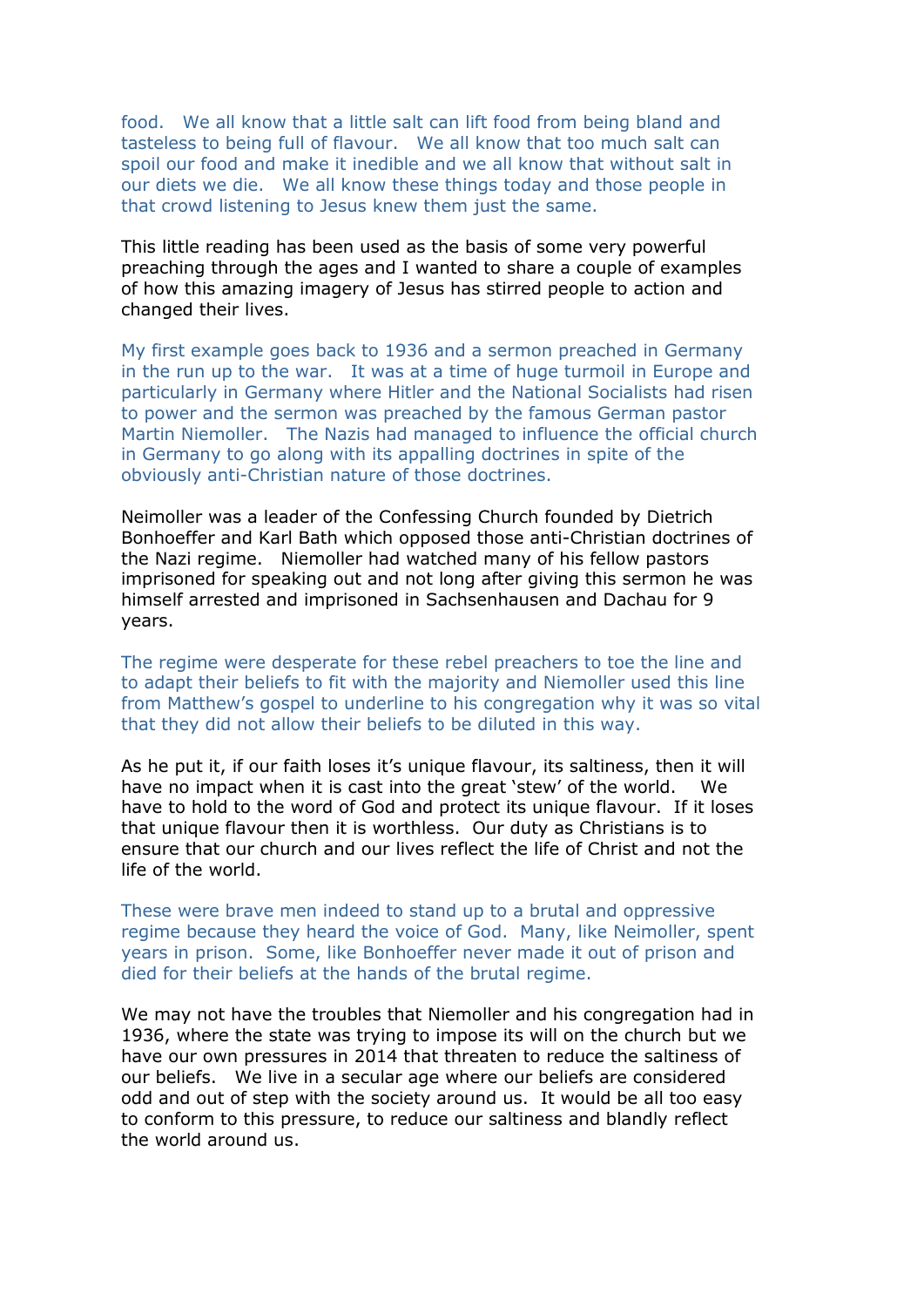How convenient if we just stuck to looking after our beautiful church buildings to provide a suitably historical backdrop to the community. How convenient if we just provided a picturesque venue for hatches matches and despatches. And how bland.

So that was in 1936, when Neimoller used our reading to inspire the members of the confessing church. Now let's fast forward 23 years to 1959 and another great preacher in a time of trouble and turmoil and this sermon was preached in the Dexter Avenue Baptist Church in Montgomery Alabama by Martin Luther King.

Now the surprising thing about this sermon was that Dr King took as his inspiration that day a man who was not a Christian at all but a Hindu, Mohandas K Ghandi, better known to us all as Mahatma Ghandi.

In the words of Martin Luther King, "It is one of the strange ironies of the modern world that the greatest Christian of the twentieth century was not a member of the Christian church".

Why is this relevant for us today? Well because Dr King takes as his example of Ghandi's leadership the famous Salt March of 1930. Ghandi was determined to free India from British Colonial rule but he was equally determined to avoid violence as the means to achieve that end. Now one of the most iniquitous laws that impacted on every person in India at that time was the salt tax.

All Indians were obliged to pay a tax on salt and, to reinforce the tax, the government had the exclusive right to manufacture this precious commodity. It was illegal for anyone but the government to make salt, whether through digging it out of the ground or by boiling away seawater. All such activity was criminal and would be punished. As we have seen, salt is such an essential ingredient in life that there was not a single person who was not impacted by this tax and so it was a very powerful tool for Ghandi to use to mobilize the population against the government.

Ghandi made it widely known that he intended to march the 240 miles from his Ashram at Sabarmati to the coast at Dandi and that once he reached the sea, he intended to boil some seawater and break the law by making salt. Before setting out, Ghandi wrote to the Viceroy of India explaining his intent and despite a response from the Viceroy warning him of the consequences of breaking the law, he set out with about 70 followers. Over the course of the march, the numbers continued to grow and Ghandi and his followers finally broke the law for the first time at Dandi on April 6th.

Over the next month, Ghandi continued to make his way along the coast, making salt and preaching to the crowds and the civil disobedience escalated. About a month later, the authorities had had enough and Ghandi was arrested and put in jail.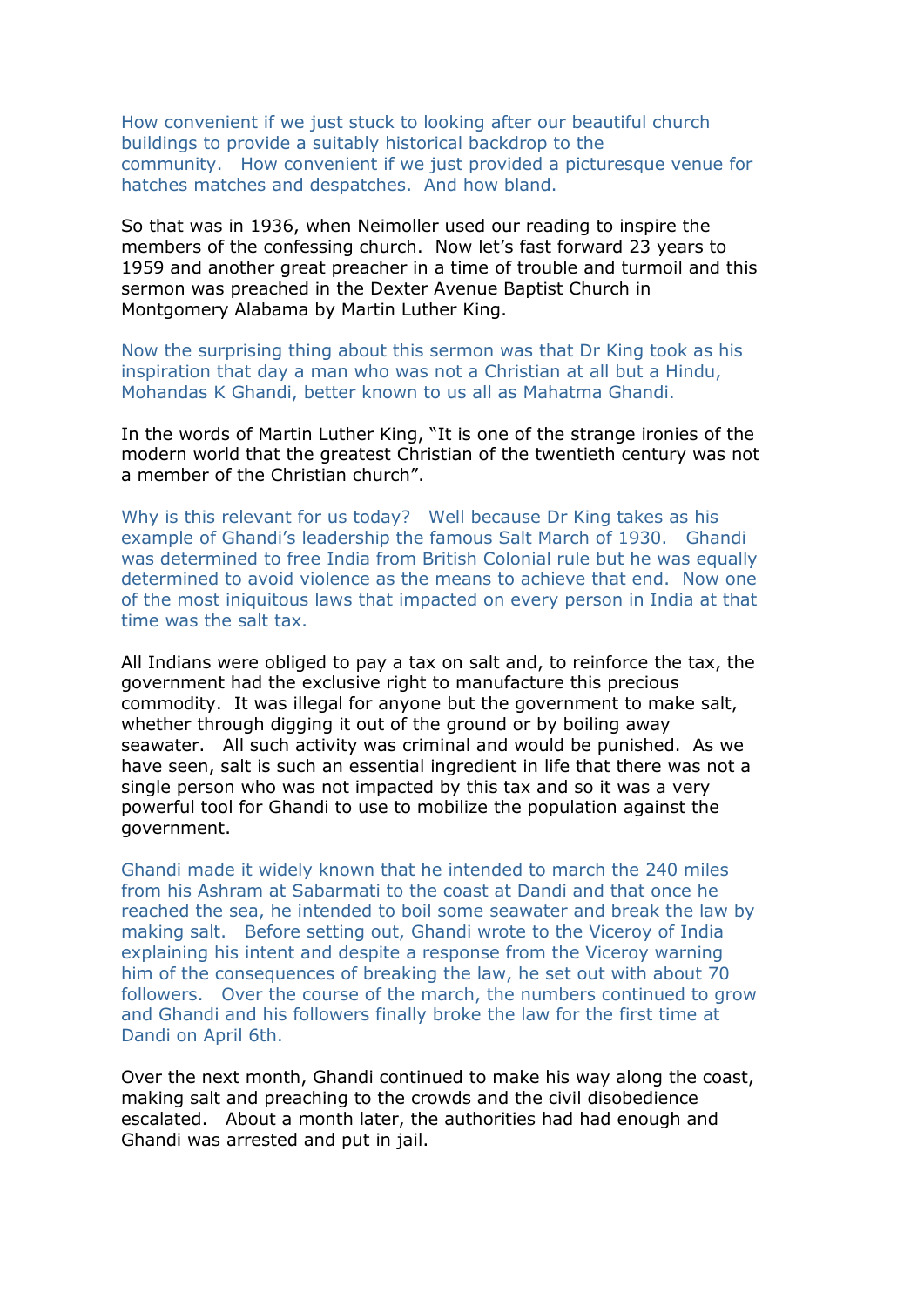All told, some 80,000 people were jailed for illegally making salt but, of course, the genie was out of the bottle. People had seen the power of non violent civil disobedience and the inexorable drive towards Indian independence had begun – all because of a few grains of salt.

This is what so inspired Martin Luther King. Here was an example of someone standing up to injustice but doing so in a way that was entirely consistent with a Christian path in life. Ghandi so inspired King, that his example drove King's plan for the non violent civil rights movement in the United States in the late 1950's and early 1960's.

Ghandi, like King was of course finally the victim of violence himself – both men dying from an assassin's bullet and let me read from the almost prophetic words in Dr King's sermon on the subject of Ghandi's death.

"And the final thing that I would like to say to you this morning is that the world doesn't like people like Ghandi. That's strange isn't it? They don't like people like Christ. They don't like people like Abraham Lincoln. They kill them. And this man, who had done all of that for India, this man who had given his life and who had mobilized and galvanized 400 million people for independence so that in 1947 India received its independence and he became father of that nation. This same man, because he had decided that he would not rest until he saw the Muslims and the Hindus together. And one of his fellow Hindus felt that he was a little too favourable towards the Muslims and shot him. And here was a man of non violence, falling at the hand of a man of violence. Here was a man of love falling at the hands of a man of hate. This seems the way of history"

And Dr King closed by quoting the words of the poet John Oxenham who was actually from Manchester…

"To every man there openeth a way, and ways and a way The high soul climbs the high way, and the low soul gropes the low. And in between on the misty flats, the rest drift to and fro. But to every man - to every nation, to every civilization – there openeth a high and a low way.

Every soul decideth which way it shall go."

And God grant that we shall choose the high way, even if it will mean assassination, even if it will mean crucifixion, for by going this way we will discover that death would be only the beginning of our influence. And so it proved for Martin Luther King himself on the 4th of April 1968 when hate once again killed love with the assassins' bullet.

So let's take inspiration from people who are willing to stand up for their beliefs. From Ghandi and Martin Luther King to the brave Germans of the Confessing Church and their leaders like Neimoller and Bonhoeffer who were imprisoned and murdered to preserve the saltiness of our faith. These people lived Christ's word in the Sermon on the Mount. They truly were the salt of the earth and everything tasted different because of them.